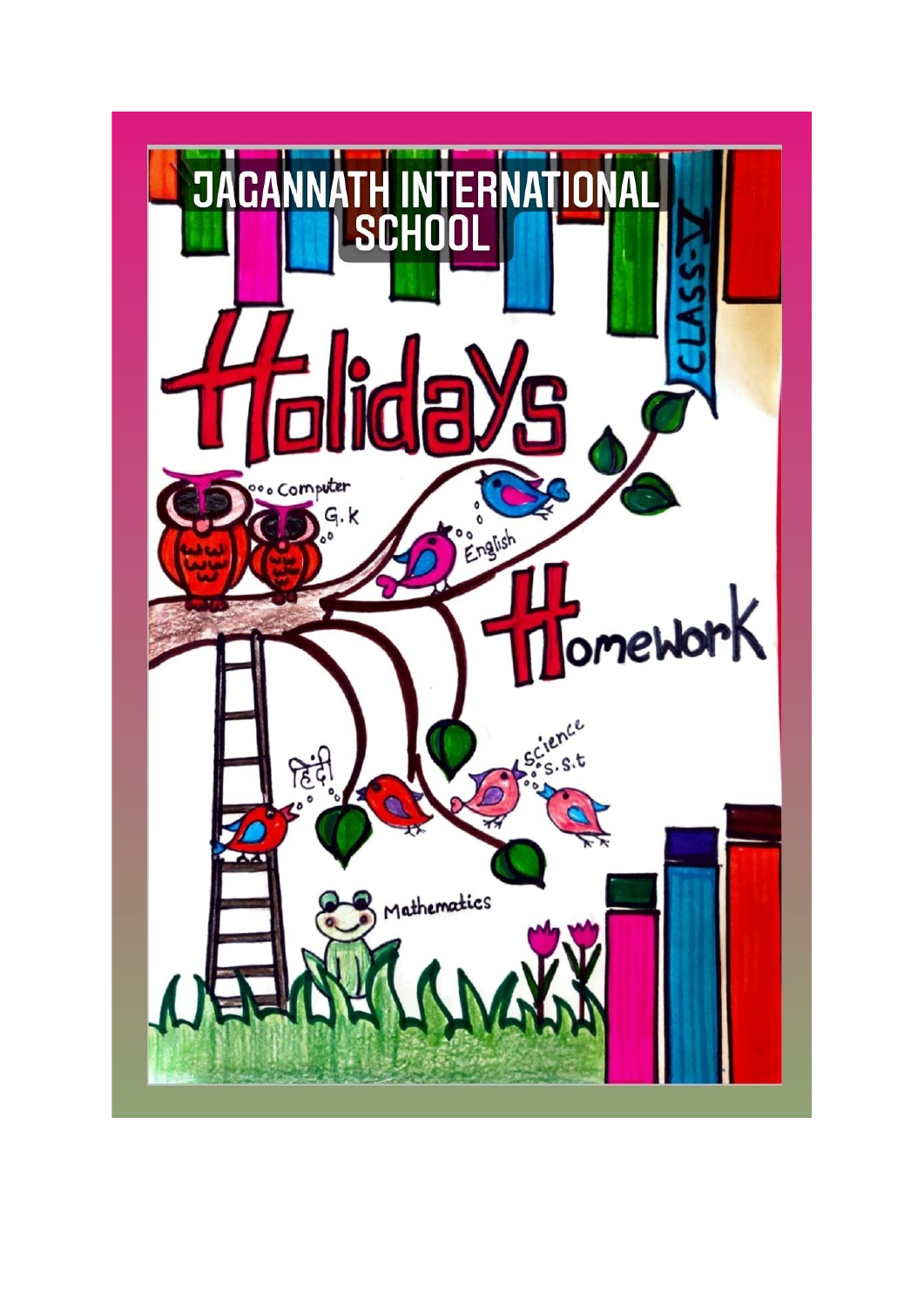### **Jagannath International School**

## **Class V**

# **Holiday Homework (2022-23)**

### **Spotlight On Sikkim**

**A unique land of vibrant colours, breathtaking landscapes and rich history, India is unlike any other. From Himachal to Kanyakumari or Gujarat to Sikkim every state offers a diverse feast for the senses. Under this, Sikkim and Delhi have been paired to promote the learning and exchanging experiences in areas of heritage, tourism and lifestyle.** 

### **English**

### **Create a Pop-up Scrapbook**

**Make your own pop-up scrapbook. Include images, information, drawing related to Sikkim's culture - dresses, festivals, religion and temples and art & craft.** 

#### **Note :**

**Make sure the pop-up scrapbook is creative and beautifully displayed.** 





**Links for reference: https://youtu.be/RZR\_b753ZJ0 <https://youtube.com/shorts/hwKBA9Ly5Oo?feature=share> <https://youtu.be/qGVKg1OReG4>**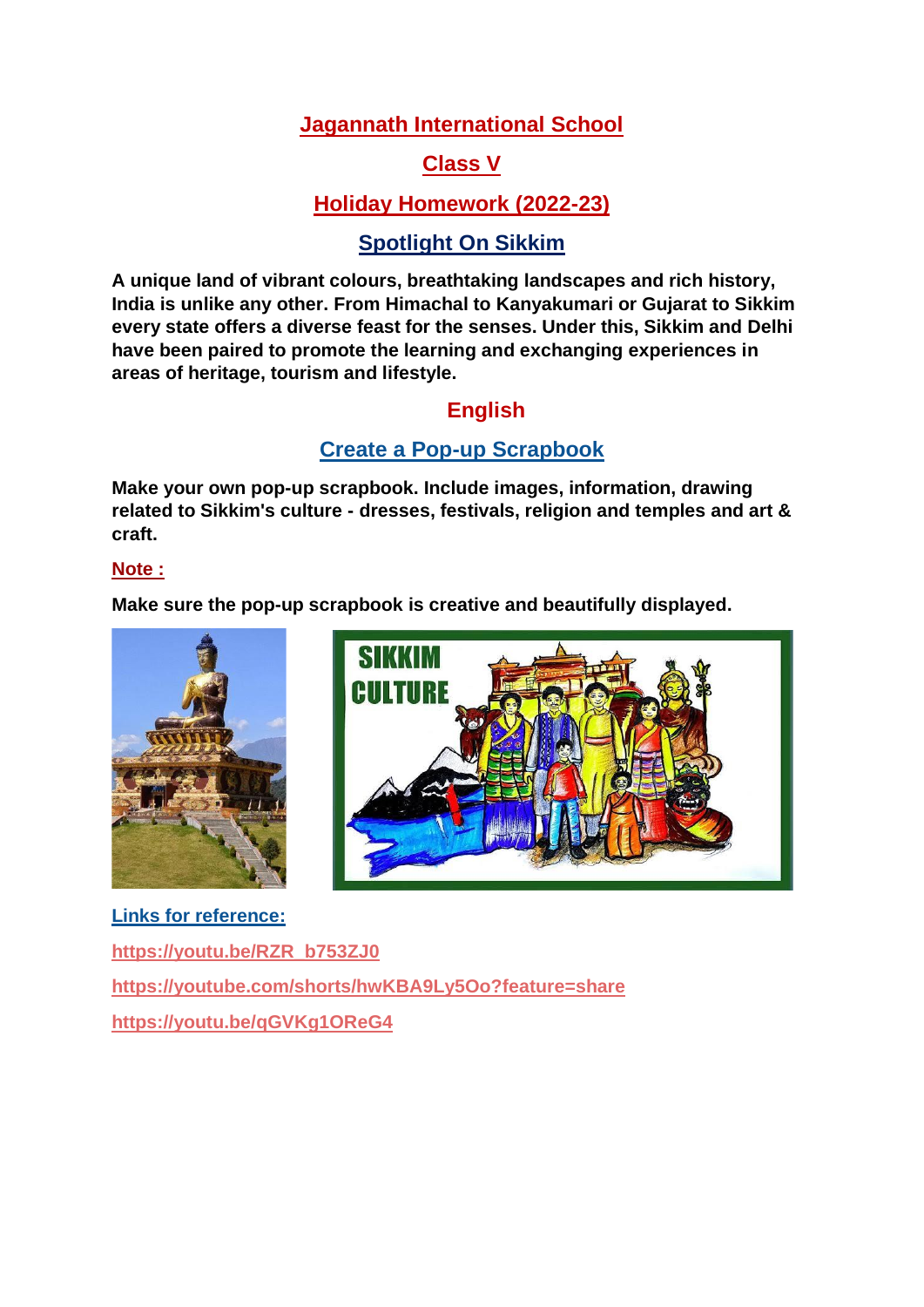ह है। इस प्रकाश के बाद के बाद कर से प्रकाश की प्रकाश कर से अपने कहा है। इस प्रकाश की प्रकाश की प्रकाश की प्रका  **हिक्किम की गुहिया**



# **हिक्किम की मह ला पोशाक**

भूटिया महिला की सामान्य वेशभूषा में खो या बाखू, हंजु, एक रेशमी फुल-स्लीव्स वाला ब्लाउज, कुशेन, एक जैकेट, टोपी का एक अलग पैटर्न, शंबो और शबचू शामिल हैं। पैंगडन, धारीदार एप्रन, वैवाटिक भूटिया मटिलाओं का प्रतीक िै।

 $\triangleright$  दिए गए वीडियो लिंक को

<https://www.youtube.com/watch?v=2vzZs9dRLHQ&t=316s> देखते हुए सिक्किम की गुडिया बनाइए।



- $>$  सिक्किम की गुड़िया बनाते हुए 2 फोटो और अंत में बनने के बाद गुड़िया को हाथ में लिए हुए 2 फोटो [somajis2021@gmail.com](mailto:somajis2021@gmail.com) पर भेज देंगे।
- ➢ कायन मेंसफ़ाई का टवशेष रूप सेध्यान रखे।
- $>$  यह गुड़िया आपको स्कूल में भी लाकर दिखानी है ,इसके आपको अंक भी दिए जाएँ गे।
- $>$  यह कार्य सभी को करना अनिवार्य हैं।
- $>$  अप्रैल मई में करवाए गए पाठों को याद करिए।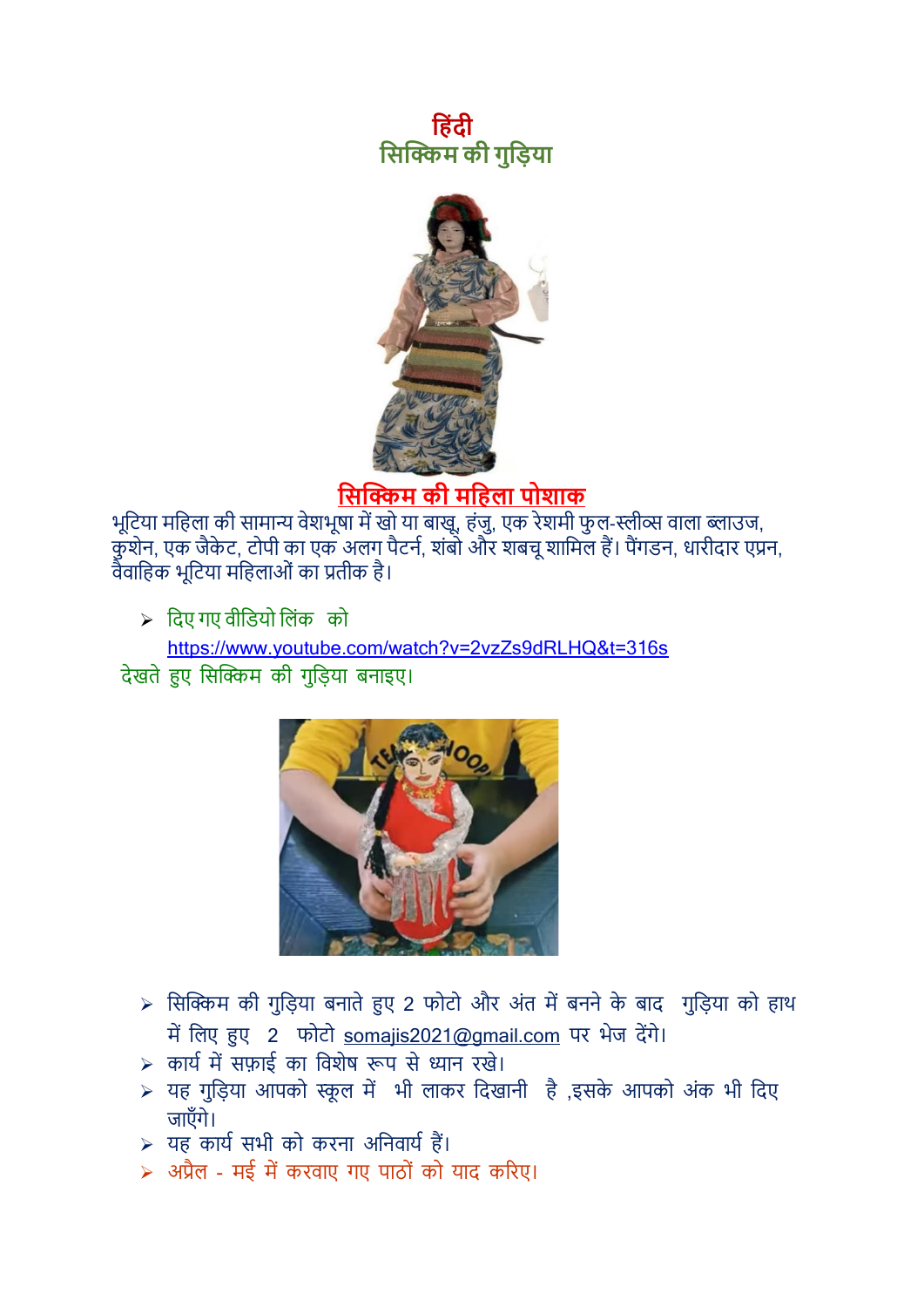**MATHEMATICS**

**Working Model of**

### **CLOCK**

(Refer this link)

<https://images.app.goo.gl/wx2Ti7BHgd8Poztn6>



Make a working model of Clock & represent Sikkim art or Mandala art work on it.

• Revise and practice the syllabus covered in class Ch-1 Large Numbers.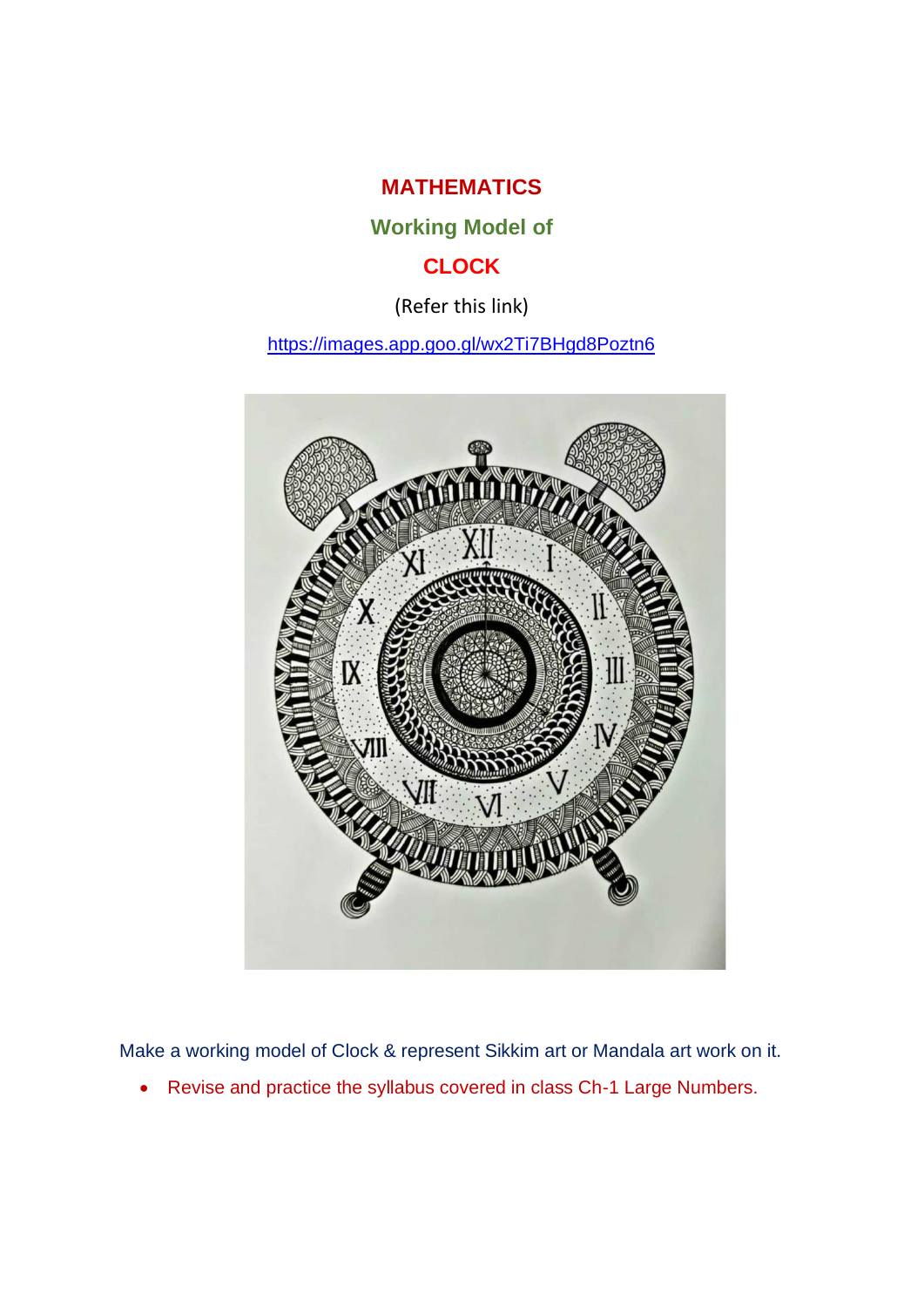## **SCIENCE**

Topic- Prepare a project using scrap sheets on organic farming and important minerals of Sikkim.



# IMAGES OF MINERALS FOUND IN SIKKIM









Fig. Coal



**Rg: Dolomite** 

Activity- Make a file on the benefits of organic farming and write information also.

- As Sikkim has the good resource of all the minerals so explore the information about them and write in project file with colourful pictures.
- Make a cover page of your project with your name, class and section written on it.
- Read and learn Chapter- 1,2 and practice all the diagrams and tables given.